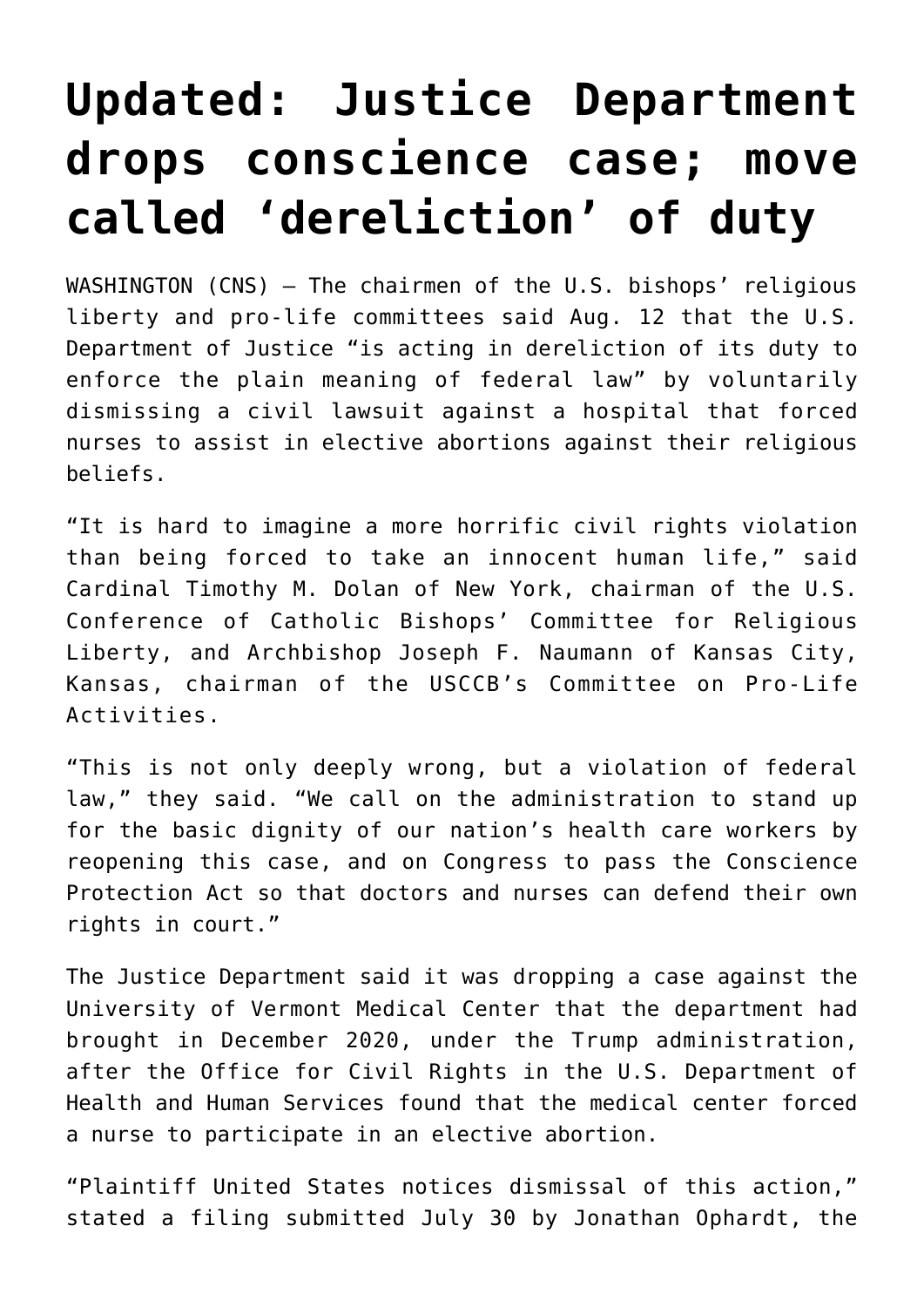acting U.S. attorney for Vermont, and Matthew Donnelly, an attorney with the Justice Department's Washington-based Civil Rights Division.

The Justice Department's lawsuit came in the wake of a notice of violation issued by the HHS Office for Civil Rights in August 2019 after "a thorough investigation and prolonged attempts to resolve the matter."

In that notice, the HHS Office for Civil Rights asked the hospital to take corrective action to conform its policies with federal statutes or face legal action.

According to the complaint when the suit was filed, the University of Vermont Medical Center had scheduled approximately 10 nurses with registered conscience objections to assist with nearly 20 abortion procedures.

Lawyers for the plaintiff cited the Church Amendment to 1973's Public Health Service Act, which declared that hospitals or individuals' receipt of federal funds in various health programs did not require them to participate in abortion and sterilization procedures, and forbade hospitals to make willingness or unwillingness to perform these procedures a condition of employment.

In the Vermont case, HHS found that the medical center "not only engages in such discrimination, but on one occasion even deliberately deceived and coerced a nurse into assisting in an abortion," according to a USCCB news release.

In a letter to U.S. Attorney General Merrick Garland and HHS Secretary Xavier Becerra, 84 House members — led by three cochairs of the House Congressional Pro-Life Caucus — called the suit's dismissal "a profound miscarriage of justice."

They expressed deep concern over the Biden administration's "coordinated decision to seek a voluntary dismissal in the lawsuit against the University of Vermont Medical Center for